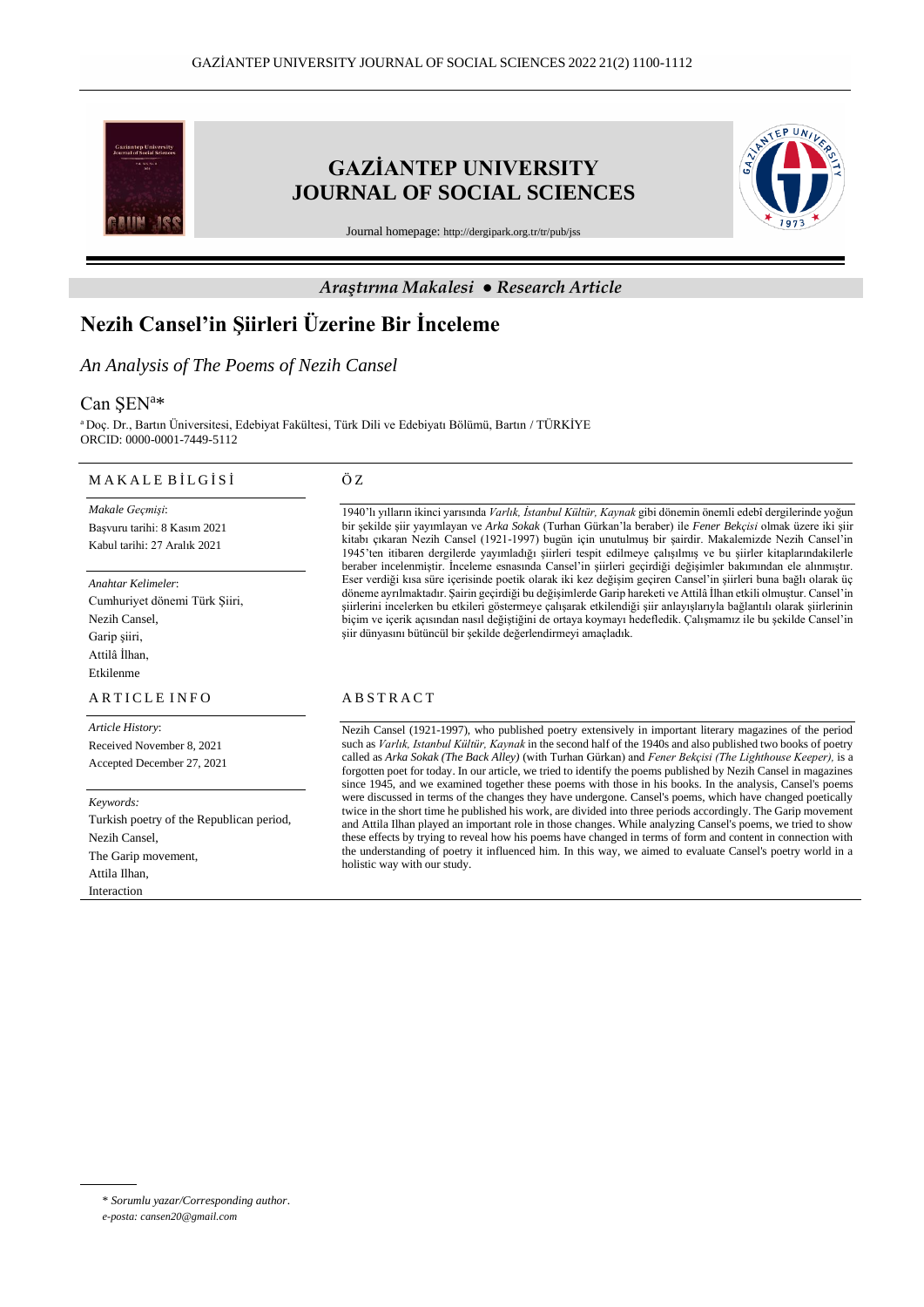### **EXTENDED ABSTRACT**

Nezih Cansel, one poet of the Republican period, was born in Istanbul in 1921. He is the son of Bedri Bey, one inspector of the Ministry of National Education. Because of an illness he suffered at twelve, Cansel had to discontinue his education, and he educated himself with the support of his parents. Cansel spent his youth years in Kastamonu, Samsun, Sinop and Balıkesir, settled in Ankara in 1952 and started working as a technician in a company. And he died in Ankara in 1997.

Nezih Cansel, a forgotten poet for today, published poetry extensively in important literary magazines of the period such as *Varlık, Istanbul Kültür, Kaynak* in the 1940s and Orhan Veli Kanık and Ahmet Muhip Diranas mentioned about him in their essays. Ahmet Muhip Diranas stated he is many times superior to many representatives of the generations before him, while Orhan Veli stated in his essay that he liked his book *Arka Sokak (The Back Alley)* published by Cansel with his friend.

In our article, Cansel's poems in two printed books and his poems, which we can identify in magazines, have been examined in the poetic changes that the poet has undergone. Nezih Cansel's first poem that we can identify, "Şimal", was published in February 1945 in the magazine of *Istanbul Kültür* The last poem of the poet that we can reach is "Küfeci Çocuklar", released in August 1949 in *Kaynak.* During this four-and-a-half-year period, Cansel published poetry extensively in magazines. In addition, during this four-and-a-half-year period, he published two books of poetry, one of which is a joint book with his friend Turhan Gurkan. Most of the poems in his books are the forms of his poems that have been published in journals with minor changes. Cansel's understanding of poetry has changed twice in this short period of his work. In this direction, we divide his poems into three periods.

In his first poems published in journals such as *Istanbul Kültür* and *Varlık*, it is observed that he was influenced by the understanding of Hometown poetry, which we can consider as the continuation of the movement of the Five Syllabic Poets in the Republican period, and that he used the syllabic meter even though it was not regular during this period. He represented a more traditional poet in these poems by taking care of the use of rhyme and preferring the stanza as a unit of verse. In these early poems, we observe he processed the landscapes of the sea and the coast. Cansel did not include these poems in his books, which he published during his first period.

On July 1, 1945, the poem "Fal", published in the journal of *İstanbul Kültür,* begins the second period of Cansel's poetry. Since that date, the influence of Orhan Veli Kanık and the movement of Garip poetry created by his friends is clearly seen in his poems published in journals and his first book of poems *Arka Sokak* both in terms of content and form. During this period, the poet moved away from the rhyme and moved to the understanding of free poetry. He also abandoned the use of the stanza as a unit of the verse. Using rhyme in these poems is more irregular. Nezih Cansel's themes in this second period are the life of ordinary people and workers, longing for childhood and childhood, the sea, illness and loneliness. The poet's processing of the theme of the journey to distant lands in his poem " Deniz Yolu" can be one of the first signs of the next period of the poet.

The third period of Cansel's poetry could also be launched with the "Gece Nöbeti", which came out on October 1, 1946 in the magazine of *Istanbul Kültür.* As an effect of Attila Ilhan's fame by receiving the CHP poetry award in the same year, the Attila Ilhan effect is observed in Cansel's poems written after this date and the second poetry book *Fener Bekçisi (The Lighthouse Keeper)* and Cansel's poems of this period have lengthened in volume compared to the previous ones and have undergone a thematic change. The volume change in Cansel's poems has been not only in terms of the increase in the number of verses, but also in terms of the length of the verse.

We clearly see the theme of the city in Cansel's poems during this period. In his poems, the city comes across in the city-human relationship and the impact of the city on people. In his poems of this period, he also covered the themes of travel to distant lands, the life of workers and illness. Despite the influence of Attila Ilhan on this last period of Cansel, we can say that he wrote his most successful poems during this period. The poet seems to have found his own voice in these last poems.

Besides these changes that occur at brief intervals in Cansel's poems, we observe he included the sea and the sea people in all three periods. In addition, ordinary people and workers, who were seen in the poems he wrote under the influence of the Garip movement, also took part in his subsequent poems. An understanding that cares about a person as an individual dominates his poems.

Nezih Cansel is a forgotten poet for today, but to show the influences in Turkish poetry of the Republican period and especially he deserves to be remembered and examined with the poem "Sinop", which is a very successful city poem in his book *Fener Bekçisi.*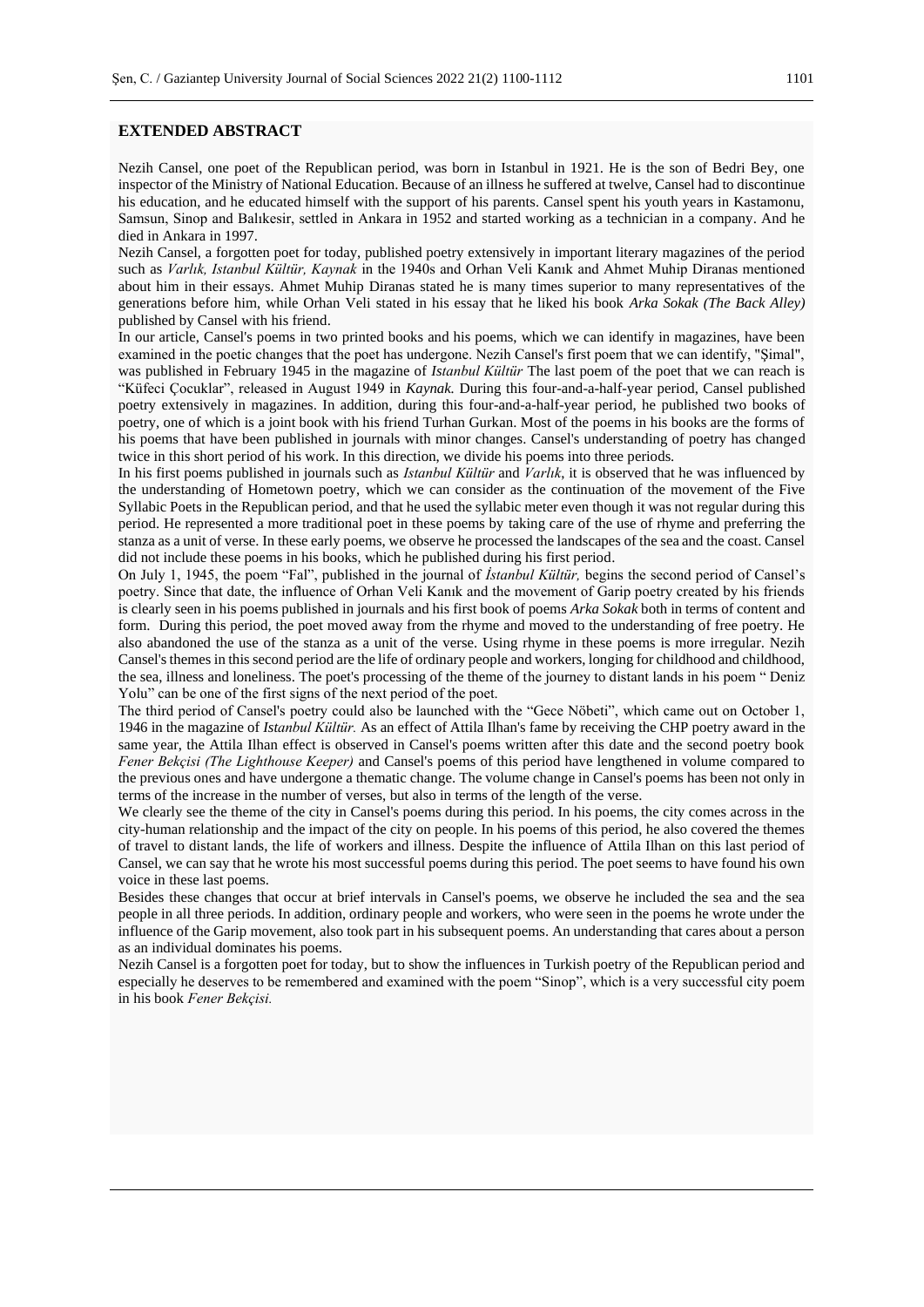## **Giriş**

1921'de İstanbul'da doğan Nezih Cansel, Milli Eğitim Bakanlığı müfettişlerinden Bedri Bey'in oğludur. On iki yaşında geçirdiği bir kemik hastalığında yanlış tedavi uygulanması üzerine yürüme güçlüğü çeken Cansel, bu yüzden eğitimini yarım bırakmak zorunda kalmıştır. Cansel, bunun üzerine anne ve babasının desteğiyle kendi kendisini yetiştirmiş ve bitirme sınavlarına girerek ortaokul ile liseyi dışarıdan tamamlamıştır. Gençlik yılları Kastamonu, Samsun, Sinop ve Balıkesir'de geçen Cansel, 1952'de Ankara'ya yerleşmiş ve bir şirkette teknisyen olarak çalışmaya başlamıştır. Gençlik yıllarında şiire olan ilgisinin neticesi olarak taşralı şairlerle ve Ahmet Oktay, Attilâ İlhan, İlhan Berk gibi isimlerle arkadaşlık kuran Cansel bu arkadaşlıklarını Ankara yıllarında da devam ettirmiştir. Cansel, 1997'de Ankara'da vefât etmiştir (Konuk, 2002, s. 393; Adli, 2022).

Bugün için unutulmuş bir şair olan Nezih Cansel, 1940'lı yıllarda *Varlık, İstanbul Kültür, Kaynak* gibi dönemin önemli dergilerinde yoğun bir şekilde şiir yayımlamış ve Orhan Veli'nin, Ahmet Muhip Dıranas'ın yazılarında değindikleri bir isim olmuştur. Örneğin, 1948 tarihli "Şiir Bahçelerinde" yazısında Nezih Cansel'in kendisinden önceki kuşakların birçok temsilcisinden kat kat üstün olduğunu (Dıranas, 2000, s. 71) ifâde eden Ahmet Muhip, 1950 tarihli "Pencereden Hülyalar" başlıklı yazısında ise Cansel'i *"küçük bedenli ama çok büyük ruhlu bir şair"* olarak tavsif etmiş onu çok sevdiğini belirtmiştir (Dıranas, 2000, s. 223). Cansel, ikinci şiir kitabı *Fener Bekçisi'*nin (1949) yayımlanmasından bir süre sonra şiiri bırakmıştır (Adli, 2022).

Makalemizde Cansel'in basılmış iki kitabındaki şiirleriyle dergilerde tespit edebildiğimiz şiirlerini şairin geçirdiği poetik değişimler bağlamında inceleyeceğiz.

# **Değişim Süreci İçinde Nezih Cansel'in Şiirleri**

Nezih Cansel'in tespit edebildiğimiz ilk şiiri olan "Şimal", Şubat 1945'te *İstanbul Kültür'*de yayımlanmıştır. Şairin ulaşabildiğimiz son şiiri ise *Kaynak'*ta Ağustos 1949'da yayımlanan "Küfeci Çocuklar"dır. Cansel bu dört buçuk yıllık dönemde dergilerde yoğun bir şekilde şiir yayımlamıştır. Çalışmamız esnasında dergilerde tespit edebildiğimiz şiirlerinin sayısı kırk altıdır.<sup>1</sup> Bununla beraber sairin başka dergilerde göremediğimiz şiirlerinin olması da muhtemeldir. Ayrıca bu dört buçuk yıllık dönemde birisi Turhan Gürkan'la ortak olmak üzere iki şiir kitabı yayımlamıştır. Kitaplarındaki şiirlerinin büyük bir kısmı dergilerde çıkan şiirlerinin küçük değişiklikler yapılmış şekilleridir.<sup>2</sup>

Cansel'in şiir anlayışı eser verdiği bu kısa süre içerisinde iki kez değişim geçirmiştir. Bu doğrultuda onun şiirlerini üç döneme ayırarak inceleyebiliriz.

## **Garip Etkisinden Önceki Şiirleri**

Nezih Cansel'in *Varlık* ve *İstanbul Kültür'*de Temmuz 1945'e kadar çıkan ilk şiirleri (Ek 1: 1-10) bu grupta değerlendirilebilir. Şair bu şiirlerinde Beş Hececiler'in Cumhuriyet dönemindeki devamı olarak değerlendirebileceğimiz Memleket Edebiyatı'nın tesiri altındadır ve şiirlerinde hece ölçüsünün izleri görülmektedir. Fakat bu şiirlerdeki hece kullanımı düzenli

 $1$  Cansel'in dergilerde yayımlanmış şiirlerinden tespit edebildiklerimizin listesi için Ek 1'e bakınız. Listede elli bir şiir olmasının sebebi Cansel'in bazı şiirlerini farklı dergilerde iki kez yayımlatmasıdır. Ayrıca *Fener Bekçisi*  kitabındaki "Saltanat" şiiri Yaşar Nabi'nin yayımladığı *Yeni Şiirler 1949* antolojisinde yayımlanmıştır, bakınız: Ek 2.

<sup>2</sup> Cansel'in kitaplarındaki şiirlerinin listesi için Ek 2'ye bakınız.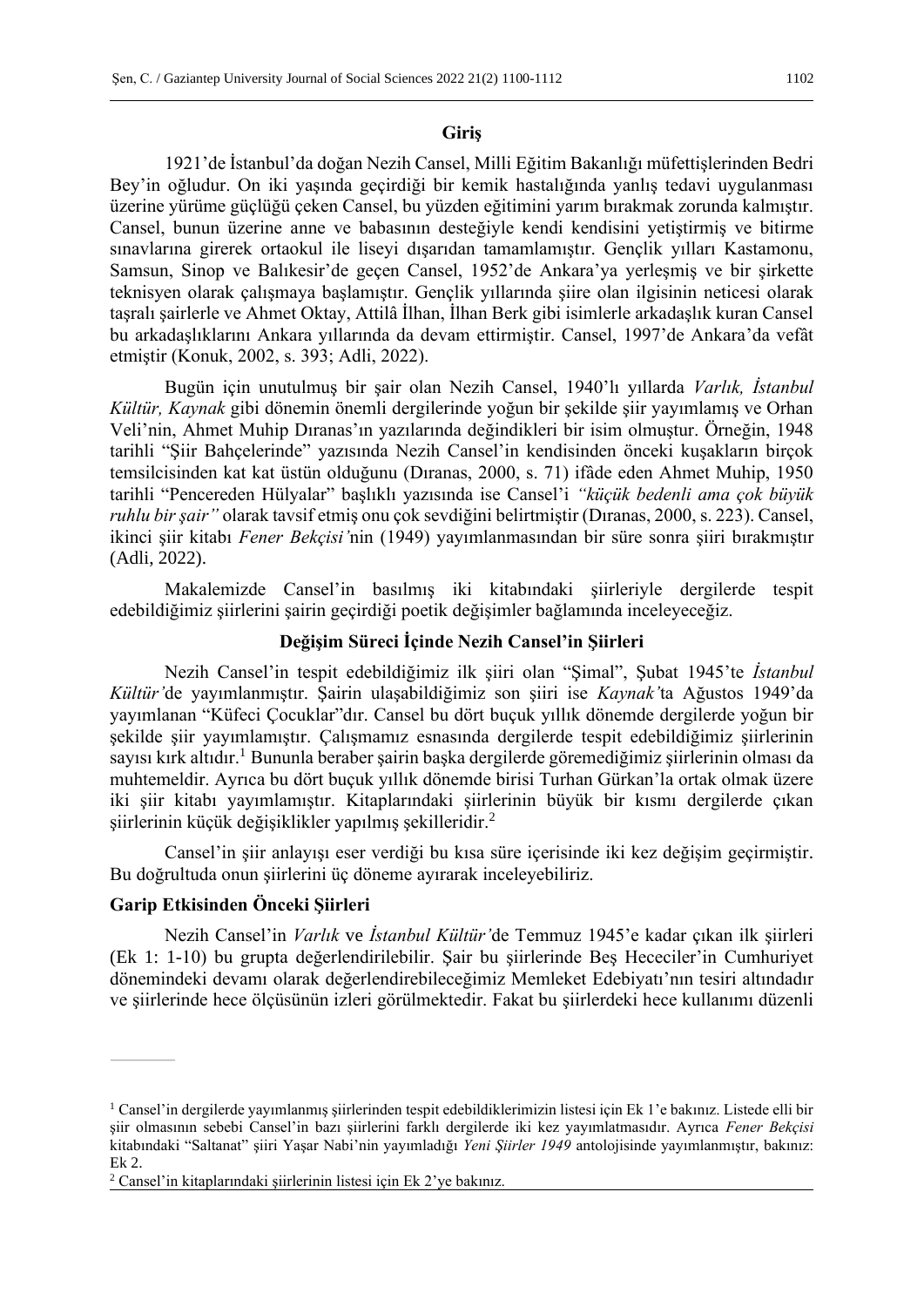bir görünüm arz etmemektedir. Örneğin, *Varlık'*ta yayımlanan "Yaz Gelince" şiirinin ilk kıtasında mısralardaki hece sayısı 12-14-14-12 şeklindedir:

*Yine toz pembe sarmaşıklar açacak Kiraz dallarıyla örtülü balkonumuzda. Yine dağ çocuklarının yaktığı ateşler; Alev alev yükselecek uzaklarda..*

Şairin tamamında eşit hece kullandığı tek şiiriyse *İstanbul Kültür'*de yayımlanan "Teselli"dir. Şiir 11'li hece ölçüsüyle yazılmıştır:

*Bir gemi geçer sisli ufuklardan Korsan masallarına bürünerek. Ardında teselli bekleyen liman; Bir gün şarkılarla köpüklenecek.*

*Dökülecek altın sahile kızlar Gözlerinde demet demet mevsimler… Ve bir dua halinde esen rüzgâr; Sedef yelkenlere teselli serper.*

Cansel bu ilk şiirlerinde ("Hatıralar" hariç) nazım birimi olarak kıtayı tercih etmiş ve genel olarak düzenli kâfiye örgüleri kurmuştur. Cansel'in bu şiirlerinin başka bir ortak özelliği ise genellikle bir peyzajı şiirleştirmesi ve görüntüye dayalı olmasıdır: *"(…) İlk şiirlerinde göze çarpan bir özellik, günlük hayatın bir anını ele alıp kısaca tespit etmesidir. (…)"* (Konuk, 2002, s. 393). Bilhassa "Sahilde Akşam", "Teselli", "Balıkçı Kızı", "Rıhtım Türküleri" şiirlerinde daha sonraki şiirlerinde de görülecek olan deniz ve sahil peyzajı ön plana çıkmaktadır.

Cansel, ilk döneminde yayımladığı bu şiirleri kitaplarına almamıştır. Bununla birlikte Cansel'in bu şiirleri arasında yer alan ve *İstanbul Kültür'*de 15 Mayıs 1945'te yayımlanan "Hatıralar" şiiriyse on üç mısralık tek bir bentten oluşması, hece ölçüsünün izlerinin görünmemesi ve Garip şiirinde önemli bir tema olarak işlenen çocukluk temasıyla (Sazyek, 1999, s. 138-139) yazılmış olması sebebiyle şairin ikinci dönemine geçişi işaret etmektedir.

## **Garip Etkisindeki Şiirleri**

Orhan Veli Kanık, Oktay Rifat ve Melih Cevdet Anday'ın beraber oluşturdukları ve özellikle 1937-1950 yılları arasında etkin olan (Sazyek, 1999, s. 35-48) Garip hareketi kendisinden önceki ve dönemindeki pek çok ismi etkilemiştir. <sup>3</sup> Garip hareketinin şiir anlayışından etkilenen isimlerden biri de Nezih Cansel olmuştur.

Cansel'in *Varlık* ve *İstanbul Kültür'*deki şiirlerin büyük çoğunluğuyla *Arka Sokak*  kitabındaki şiirleri Garip hareketinin izlerini taşımaktadır. Şairin bu ikinci dönemi 1 Temmuz 1945'te *İstanbul Kültür'*de yayımlanan "Fal" şiiriyle başlatılabilir ve bu dönem aynı dergide 1 Ekim 1946'da yayımlanan "Gece Nöbeti"ne kadar devam eder (Ek 1, 11-33).

<sup>3</sup> Bu etkileri ele alan bazı çalışmalar için bakınız: (Sazyek, 1999, s. 281-299; Şen, 2016, s. 87-107; Öner, 2019, s. 73-84; Yılmaz, 2019, s. 201-213).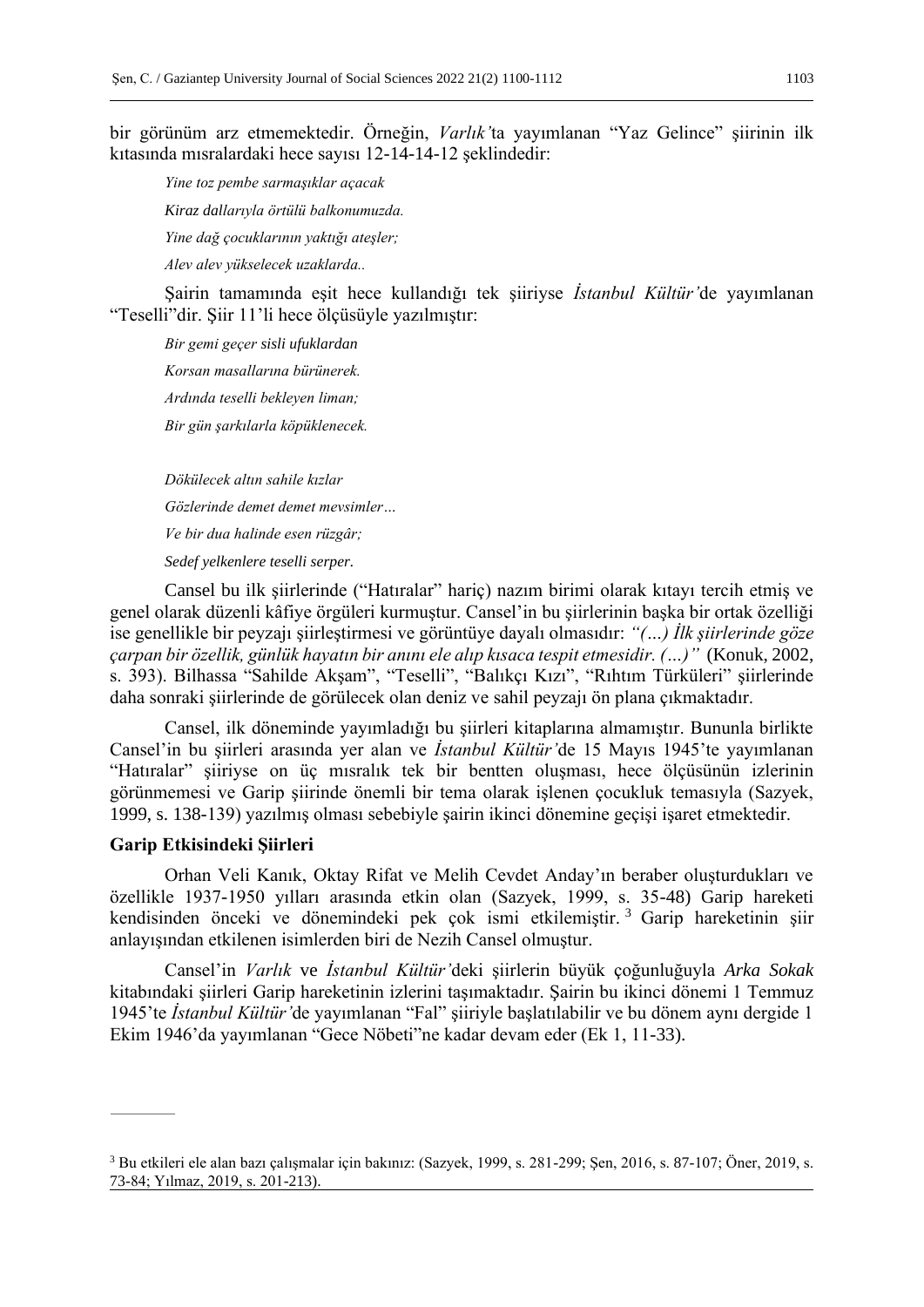Cansel, Garip etkisinde olduğu bu dönemde arkadaşı Turhan Gürkan'la<sup>4</sup> beraber ilk şiir kitabı *Arka Sokak'*ı yayımlamıştır. Kitabın kapağında ve iç kısmında önce Turhan Gürkan'ın isminin yer almasına rağmen kitapta ilk olarak Cansel'in şiirlerine yer verilmiştir. Kitapta dizgi açısından dikkat çeken bir detay sayfalara numara verilmemiş olmasıdır. Cansel'in dergilerde yayımlanan şiirlerinden *Arka Sokak'*a aldığı son şiiri Haziran 1946'da *Varlık'*ta çıkan "Odacı"dır. Bu şiirinden sonra Eylül 1946'ya kadar *Varlık* ve *İstanbul Kültür'*de şairin imzası görülmez. Bu sebeple *Arka Sokak'*ın Haziran 1946 - Eylül 1946 tarihleri arasında yayımlandığını düşünmekteyiz. İki şair yayımlandıktan sonra kitaplarını Orhan Veli'ye imzalayarak göndermişler ve Orhan Veli de 16 Ekim 1946 tarihli "Adamın Biri" başlıklı yazısında bu iki şairden hoşlandığını belirterek Cansel'in "Odacı", Gürkan'ın "Her Günkü" şiirlerini okuyucularına özellikle tavsiye etmiştir (Kanık, 2006, s. 135).

Cansel'in bu dönemdeki şiirlerinde hece ölçüsünden tamamen uzaklaştığı ve kafiye kullanımının daha tesadüfî olduğu, nazım birimi olarak kıta tercihinden de vazgeçtiği görülmektedir. Cansel, Temmuz 1945 - Ekim 1946 arasında dergilerde yayımlanan şiirlerinde ve *Arka Sokak'*taki şiirlerinde Garip şiirinin temalarını işlemiştir. Garipçilerin şiirlerinde işledikleri temalar sıradan insanın yaşamı, aşk, İkinci Dünya Savaşı, çocukluk, yaşama sevinci, hayranlık/şaşkınlık, ölüm, öte duygusu/yolculuk, şiir sanatı, sosyal eleştiri, hüzün, yalnızlık, evlilik ve İstanbul şeklinde sıralanabilir (Sazyek, 1999, s. 133-173). Bu temalardan sıradan insanın yaşamı "Portre", "Kayıkçılar", "Eve Dönerken", "Daktilo", "Odacı", "Şimalli Kız", "Yoksullar" ve "Çardaklı Bahçe" şiirlerinde oldukça belirgin olarak işlenmiştir:

*İşin sona erdi Bayrağı çektin maviliklere At iskemleni devlet kapısına Yak cigaranı Düşün memur kumaşını Üç aylık şekeri Bir kızın Kars'ta evli Biri daktilo Tapuda Öbürgün pazartesi Şaşırırsın yine sokaklarda Getir evrakları Götür evrakları* ("Odacı", *Arka Sokak*)

"Aşk", "Amele Aşkı", "Kış Günü" şiirlerindeyse Cansel daha özel olarak işçilerin günlük yaşamına yer vermiştir. Cansel'in bu dönemde işlediği bir başka tema çocukluk/çocukluğa özlemdir. "Talebelik", "Çocukluğum", "Büyüyüş", "Sır" şiirlerinde bu tema görülmektedir:

*Benmiydim o sarı saçlı küçük çocuk üşümüş ellerinde kitaplariyle* 

<sup>4</sup> 1926'da Bafra'da (Samsun) doğan Turhan Gürkan'ın tek şiir kitabı Cansel'le beraber çıkardığı *Arka Sokak'*tır. Onun bu kitaptaki şiirleri de Cansel'inkiler gibi Garip etkisindedir. Bundan sonra şiir kitabı çıkarmayan Gürkan daha çok sinema üzerine çalışmalar yapmış ve 2001'de vefât etmiştir (Geçen, 2019).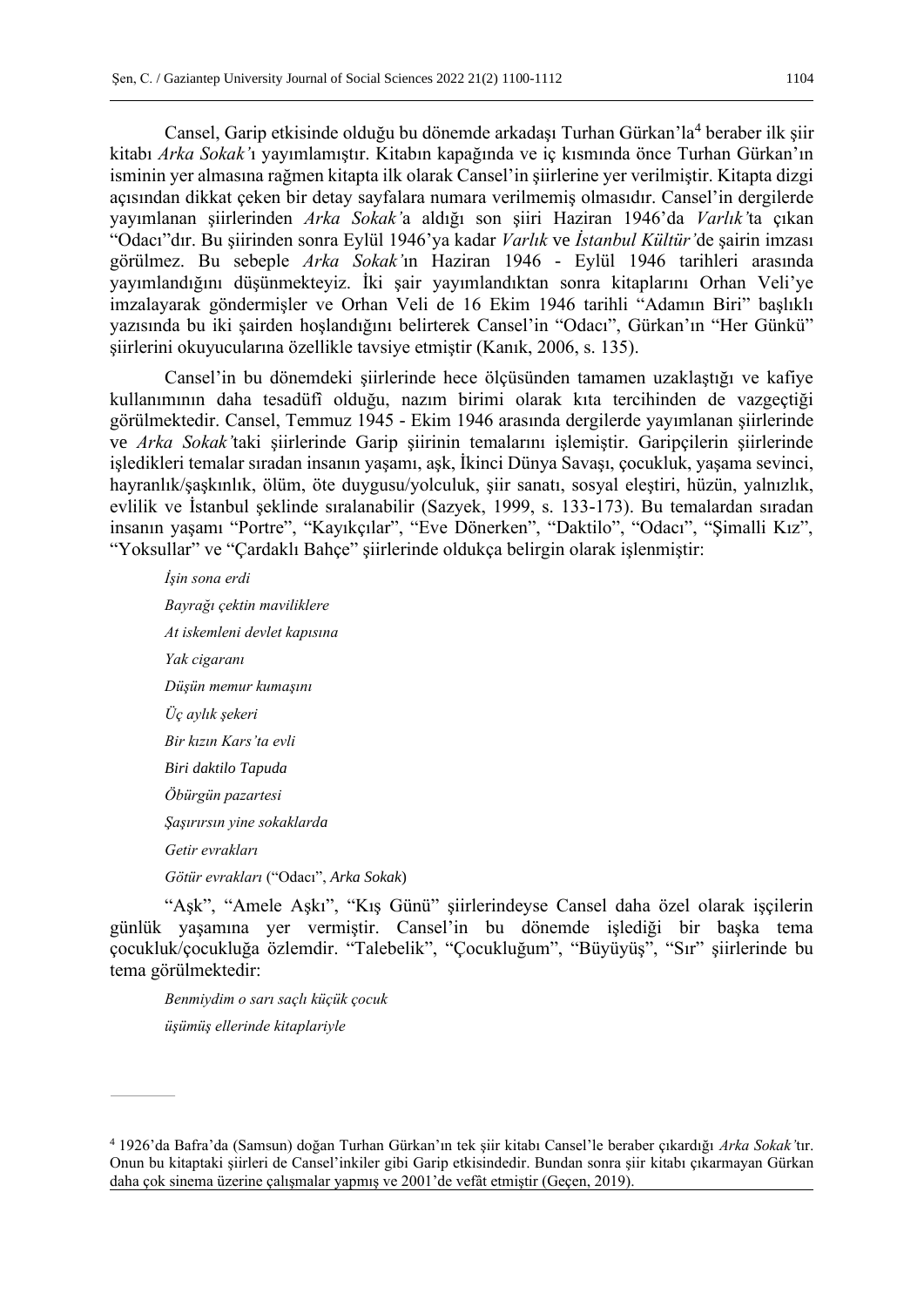*Her sabah erken Taş mektebe giden. Söyleyin sınıf arkadaşlarım Benmiydim yazı tahtasının önünde, Daima mahcup; O sarı saçlı küçük çocuk.* ("Talebelik", *Varlık,* sayı: 296-297, Kasım 1945, s. 127.)

Şairin ilk şiirlerinde de karşımıza çıkan deniz ve sahil peyzajı, deniz insanları Garip etkisinde yazdığı "Kayıkçılar", "Deniz Yolu", "Yağmur", "Balıkçı Köyü", "Sabaha Karşı" şiirlerinde de görülmektedir. Cansel'in başat temalarından olan deniz/deniz insanları daha sonraki şiirlerinde de görülecektir. Bu şiirlerden "Deniz Yolu" uzak diyârlara yolculuk temasını da işlemesi bakımından şairin bir sonraki döneminin ilk işaretlerinden birisi olarak değerlendirilebilir:

*Hani inanmazdın delikanlı İşte çıktı iskambil falında Bu beklenmiyen yolculuk İşte geminin güvertesindesin Yelkenler hazır sular telaşlı Söyle çeksinler çapayı Bitsin artık bu ağrı Salla son bir defa daha mendilini Yalınayak koştuğum kumsallara Ve diş-budak ağaçlarının gölgelediği Bu harap evlere Bırak artık dudaklarından Bu yadeller aldı türküsünü İşte geminin güvertesindesin Söyle çeksinler çapayı Dinsin artık bu ağrı* ("Deniz Yolu", *Arka Sokak*)

Bunların yanında "Duvardaki Resim"de yalnızlık, "Hastane" şiirindeyse hastalık teması karşımıza çıkmaktadır.

# **Attilâ İlhan Etkisindeki Şiirleri**

Nezih Cansel'in *İstanbul Kültür'*de 1 Ekim 1946'da çıkan "Gece Nöbeti" şiirinden itibaren (Ek 1: 34-51) şiirleri tematik olarak değişmiş ve Garipçilerin kısa şiir yazma tarzından (Sazyek, 1999, s. 174-175) ayrılarak uzamaya başlamıştır. "Sinop" şiirinden alıntıladığımız parça Cansel'in şiirlerinin sadece mısra sayısı bakımından değil, aynı zamanda mısra uzunluğu açısından da uzadığını gösteren bir örnektir:

*Siz balıkçılar ateşçiler çocuklar Siz toprak odalarda doğup denize gömülenler Ben sizi iviryalı kumsallarda ıskarmoz ve dal parçaları toplarken gördüm Ben sizi yırtılmış avuçlariyle sarp kayalara tırmanır gördüm Ben sizin bir fırtına sonu kale dibine sürüklenmiş cesetlerinizin alnından öptüm* ("Sinop", *Fener Bekçisi,*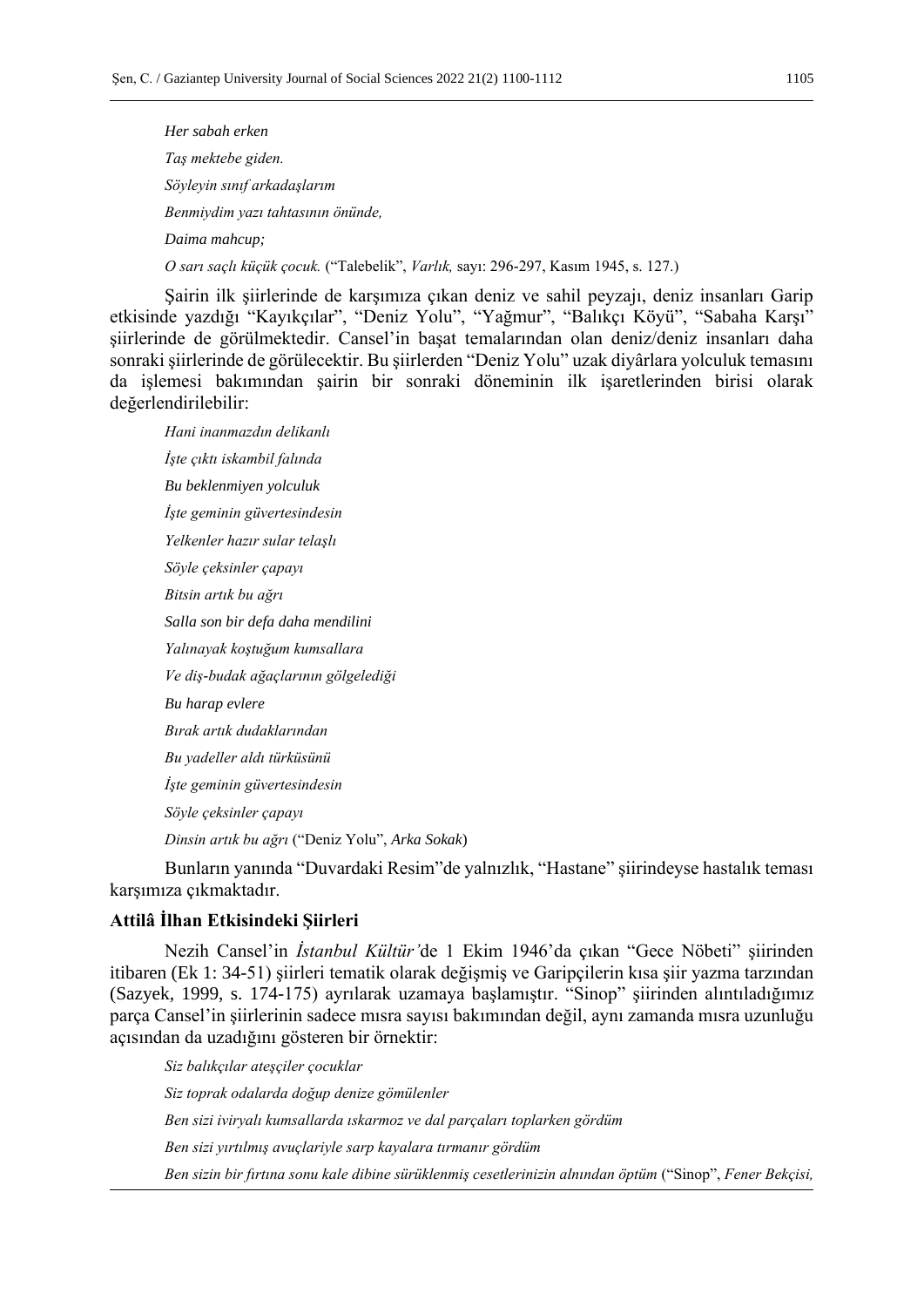s.  $15)^5$ 

Cansel'in bu dönemki şiirlerinde şehir teması belirgin olarak görülmektedir. "Gece Nöbeti", "O Şehir", "Gaspar'ın Meyhanesi", "Bir Mektuptan Parçalar", "Sinop" ve "Esmer" şiirlerinde şehir, şehir-insan ilişkisi ve yaşanılan şehrin insan üzerindeki etkisi işlenmiştir:

*Bulanık bir hatıradır hafızamda Yağmurlar altında yıkanan o şehir Kömür dumaniyle esmerleşmiş O eski rıhtım Islak, uzun saçlarına. Elleri tütün kokan kızlar Bulanık bir hatıradır Yağmurlarla bozulmuş o meydan Unutulmuş o eski şarkılar Siyah insanlar döner akın akın Şehrin varoşlarından Bir sabah çıldırır mavilikler Çıldırır ağaç, bulut, kuş Kıvranır şuur-altında O isyankâr çocukluk Yine yağmur yağar O çıplak ayaklı küçük kızlar Bulutlara bakar Bulutlar sürünür Islak basma entariler içinde.* ("O Şehir", *İstanbul Kültür,* c. 7, sayı: 74-75, 31 Aralık 1946, s. 4.)

Bir önceki başlıkta değindiğimiz "Deniz Yolu" şiirindekine benzer şekilde uzak diyârlara yolculuk teması kimi zaman deniz yolculuğu, kimi zaman tren yolculuğu şeklinde bu kez "İstasyondaki Dost", "Fener Bekçisi", "Bir Mektuptan Parçalar" şiirlerinde görülmektedir. "Bir Mektuptan Parçalar" şiirinden alıntıladığımız aşağıdaki kısım buna güzel bir örnektir:

*Vatanımın nimetlerini uzaklara götüren gemilerde* 

*Ateşçiyim yolcuyum kardeş Çan sesleri ve rüzgârlı yelkenler Beni benden alıp sana getirir Sen biraz daha uzak Biraz daha cenupta Akşamlar içinde dumanlı ve yorgunum Gün olur seni ak saçlı kadınlarda* 

<sup>5</sup> *Fener Bekçisi'*nden yapılacak alıntılarda bundan sonra sadece sayfa numarası gösterilecektir.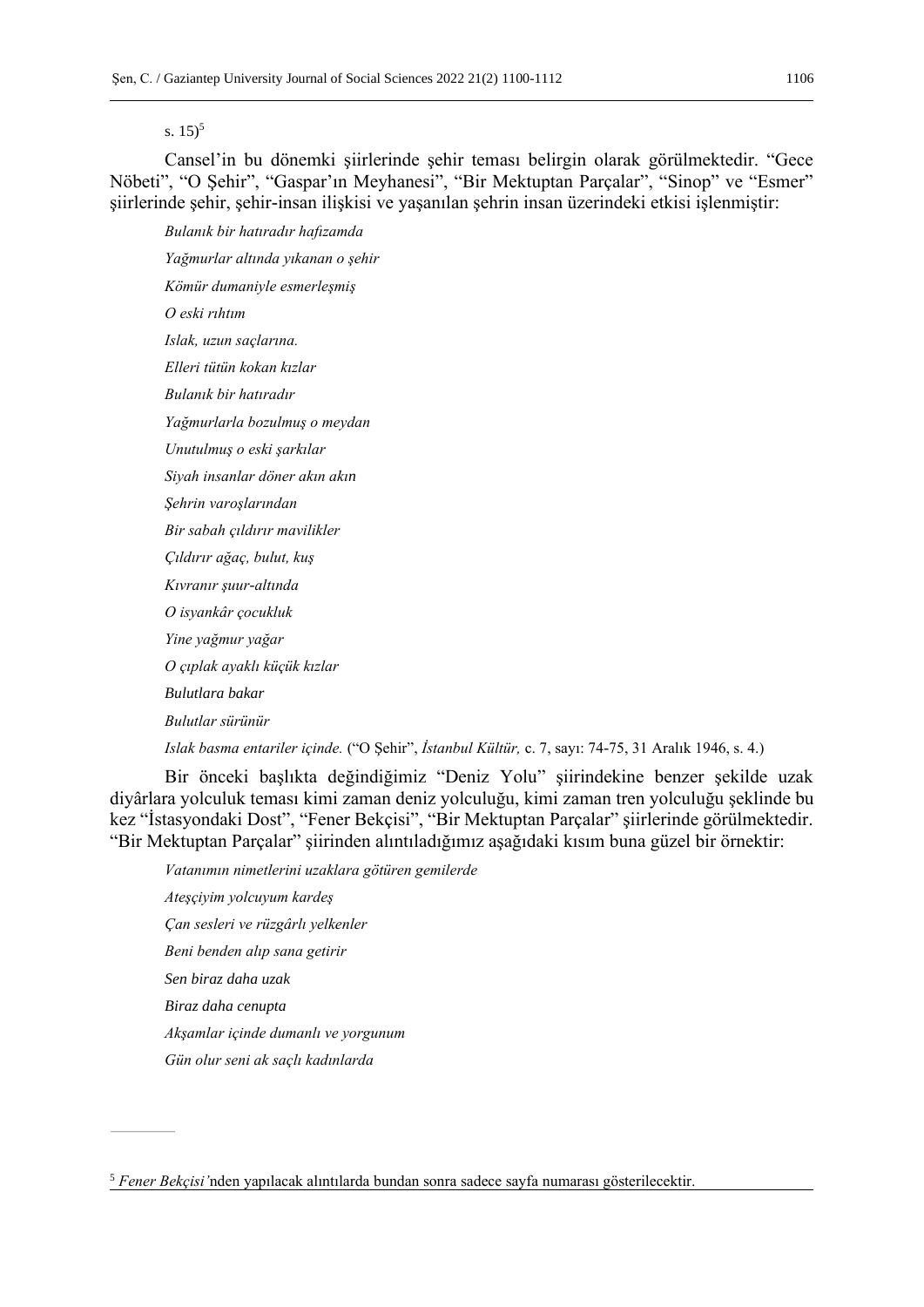#### *Gün olur çocuklarda bulurum* (s. 10)

Cansel'in *Arka Sokak'*tan sonraki şiirlerinin biçim ve içerik açısından değişmesinde 1946'da CHP şiir yarışmasında ikincilik kazanarak edebiyat dünyasına hızlı bir giriş yapan (Çelik, 2007, s. 35) Attilâ İlhan'ın etkili olduğunu düşünmekteyiz.<sup>6</sup> 1946'dan itibaren edebiyat gündeminde konuşulan bir isim olan Attilâ İlhan 1948'de ilk şiir kitabı *Duvar'*ı yayımlamış ve şairin bu kitapla beraber popülerliği artmıştır (Çelik, 2007, s. 35-44). Nezih Cansel'in şiirindeki ikinci değişimin Attilâ İlhan'ın ödül kazandığı tarih olan 1946'dan sonra görülmesi, "Gece Nöbeti"nden sonra şiirlerinin hem mısra sayısı hem mısra uzunluğu açısından uzaması, daha şiirsel bir üslûba yönelmesi, Attilâ İlhan şiirinin de önemli bir unsuru olan "şehir"e kendi yaşanmışlıklarını katarak şiirlerinde daha fazla yer vermesi onun bu yıllarda ünlenmeye başlayan Attilâ İlhan'ın etkisine girdiğini düşündürmektedir. Cansel'in bu dönemdeki şiirleriyle Attilâ İlhan'ın *Duvar'*daki şiirlerinden özellikle "Deryalar", "Hayal Kurmak" ve "Heyamol" (İlhan, 2008, s. 64-67, 104-106, 154-168) şiirleri arasındaki söyleyiş benzerliği dikkat çekmektedir. Cansel'in "Fener Bekçisi" şiirinin ilk bendiyle İlhan'ın "Hayal Kurmak" şiirinin ikinci bendini söyleyiş benzerliğini göstermek amacıyla aktarıyoruz:

*"Sen unutulmuşsun kardeşim Unutulmuşsun deryalar ortasında Elini bir uzatsan dalgalar ötesine TOPRAK Buram buram toprak ve insan kokusu Rıhtımlar dalgakıranlar iskeleler sisler içinde Veya güneşten sarhoş şehirler Tayfalar uyanır mahmur mahmur serenlerin gölgesinde Çapalarından zincirlerinden sular süzülür takaların Uzak denizlerden dönen tayfalar balıkçılar kaptanlar Özlediler artık kadınları Lôş meyhaneleri Damarlarında mart rüzgârları gibi dolaşır kanları"* (s. 3) *"yenikapı denize çıkan bir sokak senin sırtında yine yeşil elbisen belinde kırmızı kuşak enginde bir damla hürriyet gibi bembeyaz bir yelken saçların güneşe karşı yine yıldızla örülmüş bir ispanyol şarkısı dağılıyor kıyıdaki kahveden*

*ateşli ve oynak bir ispanyol şarkısı*

<sup>6</sup> Cansel'in oğlu Ekrem Işın kendisiyle yapılan bir söyleşide babasının şiirlerindeki bu değişimde İlhan Berk'in etkisi olduğunu "galiba" ifâdesiyle belirtmiştir (Adli, 2022). Ekrem Işın'ın belirttiği gibi Attilâ İlhan da Cansel'in yakın arkadaşlarındandır ve biz bu değişimde İlhan Berk'ten ziyade Attilâ İlhan etkisinin daha belirgin olduğunu düşünmekteyiz.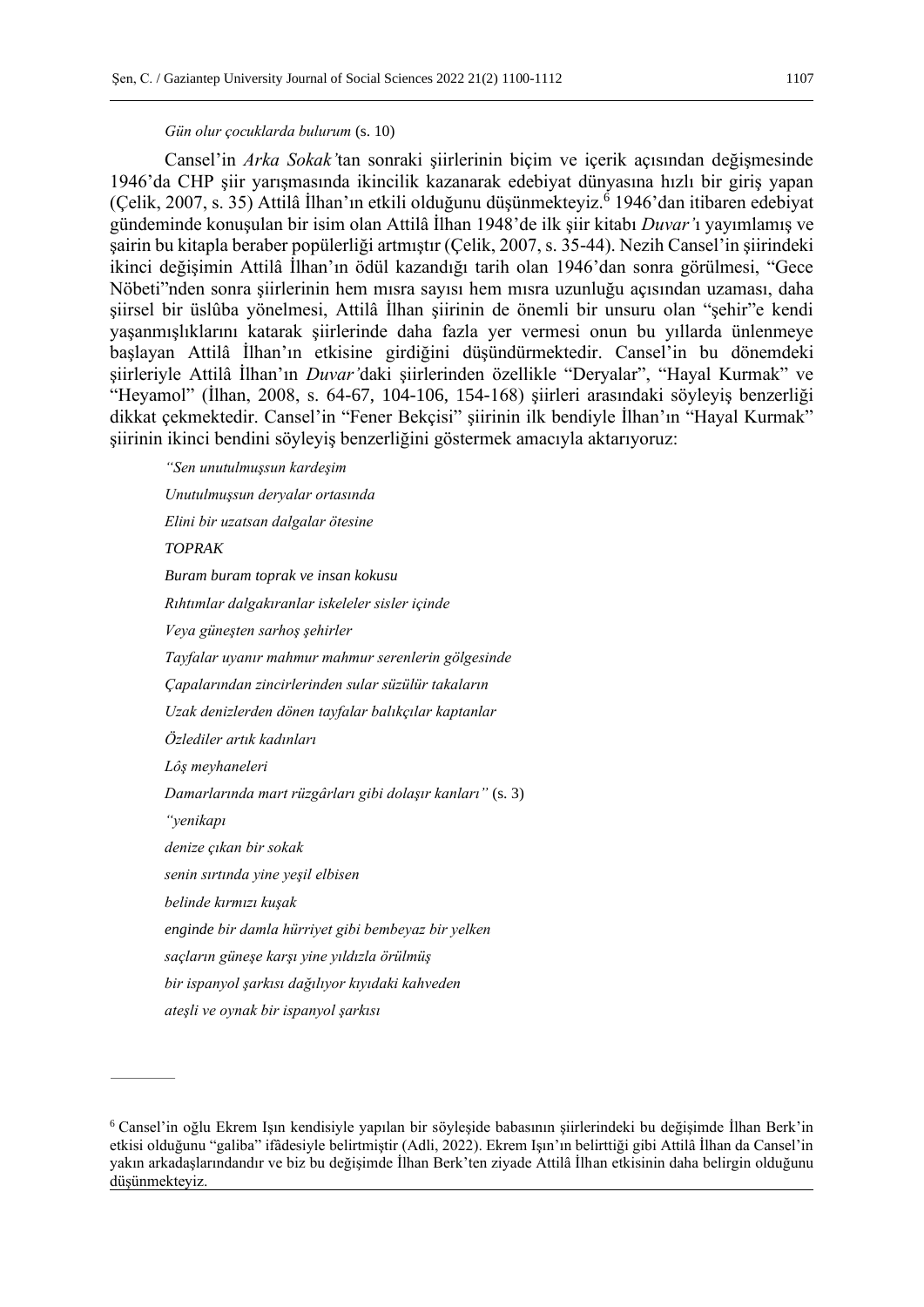## *dalmışsın yine*

*yine gözlerin büyümüş"* (İlhan, 2008, s. 104)

Bunun yanında Attilâ İlhan'ın aynı şiirindeki *"dalgalar yumuşak bir kadın göğsü kadar"* (İlhan, 2008, s. 105) mısraıyla Cansel'in şiirindeki *"Veya bir kadın göğsü kadar yumuşak dalgalar"* (s. 4) mısraı arasındaki benzerlik Cansel'in bu dönem şiirlerindeki Attilâ İlhan etkisinin daha somut bir örneğidir.

Cansel'in aynı şiirindeki *"Günler kurşun gibi ağır / Gözlerinde hep o ayni manzara / Dalgalar dalgalar beyaz atlar gibi koşar suların üstünde"* (s. 4) mısraları ise Nâzım Hikmet'in "Kerem Gibi" ve "Salkımsöğüt" şiirlerini anımsatmaktadır.

Nezih Cansel'in bu dönemindeki önemli bir faaliyeti ise 1949'da ikinci ve son şiir kitabı *Fener Bekçisi'*ni yayımlamasıdır. Kitapta yer alan şiirler, Cansel'in bu dönemde dergilerde yayımladığı şiirlerden oluşmaktadır. Cansel'in kitaba aldığı şiirlerin en yenisi 1 Mayıs 1949'ta *Kaynak'*ta yayımlanan "Bir Mektuptan Parçalar"dır. Dolayısıyla kitabın bu tarihten sonra yayımlandığı anlaşılmaktadır.

Cansel'in bu üçüncü dönemindeki şiirlerinde dikkat çeken bir başka husus *İncil'*den alıntılar yapmasıdır. "Gaspar'ın Meyhanesi" şiirinin *". . . . . Ve herkes kardeş olacak / Ve suçlarını anmıyacağım"* (s. 8) şeklindeki son iki mısraı ile "Sinop" şiirinde epigraf olarak kullandığı *"Ve sizi Babil'den öte götüreceğim"* (s. 13) cümlesi *İncil'*den alınmış ve alıntıların kaynağı belirtilmiştir.

Cansel'in Garip etkisindeki şiirlerinde gördüğümüz işçi ve emekçiler bu dönemdeki şiirlerinde de karşımıza çıkmaktadır. "Fener Bekçisi", "Gaspar'ın Meyhanesi" ve "Sinop"ta denizcilere, *19 Mayıs'*ta çıkan "Esmer"de işçilere, *Kaynak* dergisinde çıkan "Küfeci Çocuklar" şiirinde daha özel olarak çocuk işçilere yer vermiştir. Aynı dergide yayımlanan "Bizim İçin Çalıyor" şiirinde ise 1940'lı yılların savaş atmosferine karşı barış arzusunu toplumcu gerçekçi şiire yakın bir şekilde işlemiştir.

Şair bu dönemki şiirlerinden "Serseriler" ve "Esmer"deyse Garip etkisindeki şairlerden Muzaffer Tayyip Uslu ile Rüştü Onur'u ve şiirlerini (Yılmaz, 2019, s. 207, 212) anımsatacak şekilde verem hastalığına değinmiştir.

#### **Sonuç**

1940'ların ikinci yarısında dönemin önemli dergilerinde yoğun bir şekilde şiir yayımlayan Nezih Cansel bu dönemde etkili olan şiir hareketlerinden ve şairlerden etkilenmiştir. Bunun neticesinde eserlerini yayımladığı kısa süre içerisinde şiirleri üç farklı yönelimin izlerini taşımaktadır.

Cansel'in ilk şiirlerinde Memleketçi şiir anlayışından etkilendiği ve bu dönemde düzenli olmasa da hece ölçüsünü kullandığı görülmektedir. Bununla bağlantılı olarak kâfiye kullanımına özen göstermesi ve nazım birimi olarak kıtayı tercih etmesiyle bu şiirlerinde geleneksele daha bağlı bir şair görünümü çizmiştir. Bu ilk şiirlerinde deniz ve sahil peyzajlarını işlemiştir.

1 Temmuz 1945'te *İstanbul Kültür'*de yayımlanan "Fal" şiiri Cansel şiirinin ikinci dönemini başlatmaktadır. Şairin bu tarihten itibaren dergilerde yayımladığı şiirlerinde ve ilk şiir kitabı *Arka Sokak'*ta hem içerik hem biçim açısından Garip şiirinin etkisi oldukça belirgindir.

Cansel şiirinin üçüncü dönemiyse *İstanbul Kültür'*de 1 Ekim 1946'da çıkan "Gece Nöbeti"yle başlatılabilir. Attilâ İlhan'ın aynı yıl CHP şiir ödülünü alarak ünlenmesinin bir etkisi olarak Cansel'in bu tarihten sonra yazdığı şiirlerde ve ikinci şiir kitabı *Fener Bekçisi'*nde Attilâ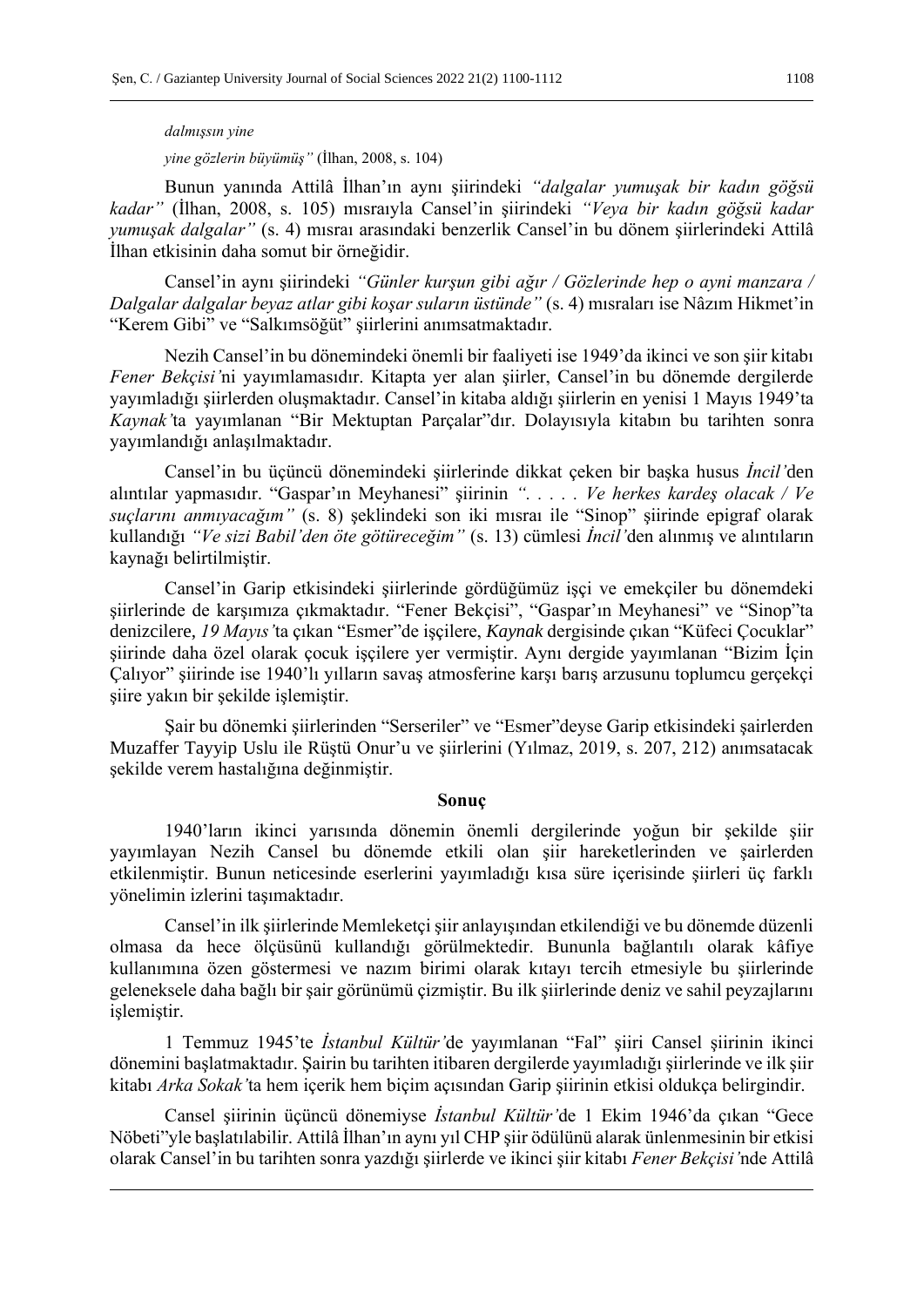İlhan etkisi görülmektedir. Cansel'in bu şiirleri daha öncekilere nazaran hacim bakımından uzamış ve tematik olarak bir değişim geçirmiştir. Bununla birlikte Cansel'in en başarılı şiirlerinin bu son döneminde yazdıkları olduğunu söyleyebiliriz. Attilâ İlhan etkisine rağmen şair bu son şiirlerinde kendi sesini bulmuş gibidir.

Cansel'in şiirlerinde kısa aralıklarla meydana gelen bu değişimlerin yanında denize ve deniz insanlarına her zaman yer verdiği görülmektedir. Bunun yanı sıra Garip etkisindeki dönemde yazdığı şiirlerde görülmeye başlanan sıradan insanlar ve işçiler sonraki şiirlerinde de yer almıştır. Onun şiirlerinde insanı birey olarak önemseyen bir anlayış hâkimdir.

Nezih Cansel bugün için unutulmuş bir şair olmakla beraber Cumhuriyet dönemi Türk şiirindeki etkilenmeleri göstermesi açısından ve özellikle *Fener Bekçisi* kitabındaki oldukça başarılı bir şehir şiiri olan "Sinop" şiiriyle anılmayı hak etmektedir.

## **Kaynakça**

- Adli, A. (2022). Ekrem Işın röportajı: Yaşama olanaklarının daraltıldığı toplumda insan da önemsizleşir. *Nadirkitap.* https://www.nadirkitap.com/ekrem-isin-roportaji-blog61.html (erişim tarihi: 24/02/2022).
- Berker, İ. E. (2002). *Cumhuriyet dönemi halkevi dergiciliğine bir örnek: 19 Mayıs dergisi.*  Yüksek Lisans Tezi. İstanbul Üniversitesi Atatürk İlkeleri ve İnkılap Tarihi Enstitüsü, İstanbul.
- Cansel, N. (1949). *Fener bekçisi.* Samsun: Aksiseda Matbaası.
- Çakmak, Ö. (2008). *Varlık Dergisi'nde şiir ve edebî inceleme (sayı 280-330, 1-15 Mart 1945 - 1 Ocak 1948).* Yüksek Lisans Tezi. Gazi Üniversitesi Sosyal Bilimler Enstitüsü, Ankara.
- Çelik, Y. (2007). *Şubat Yolcusu - Attilâ İlhan'ın şiiri.* Ankara: Akçağ Yayınları.
- Dıranas, A. M. (2000). *Yazılar.* (M. Dıranas, haz.) İstanbul: YKY.
- Geçen, S. (2019). Turhan Gürkan. *Türk edebiyatı isimler sözlüğü.*  http://teis.yesevi.edu.tr/madde-detay/gurkan-turhan (erişim tarihi: 31/10/2021).
- İlhan, A. (2008). *Duvar.* İstanbul: Türkiye İş Bankası Kültür Yayınları.
- Kanık, O. V. (2006). *Şairin işi.* İstanbul: YKY.
- Kapan Ay, L. (2007). *Kaynak dergisi üzerine bir inceleme.* Yüksek Lisans Tezi. Yüzüncü Yıl Üniversitesi Sosyal Bilimler Enstitüsü, Van.
- Konuk, N. (2002). Cansel, Nezih. *Türk dünyası edebiyatçıları ansiklopedisi,* Cilt: 2. Ankara: Atatürk Kültür Merkezi Başkanlığı Yayını.
- Öner, H. (2019). Orhan Veli Kanık'ın izinde bir şair: Halim Şefik Güzelson. *Dil ve Edebiyat Araştırmaları, 19,* 65-85.
- Sazyek, H. (1999). *Cumhuriyet dönemi Türk şiirinde Garip hareketi.,* Ankara: Türkiye İş Bankası Kültür Yayınları.
- Şen, C. (2016), Kıbrıslı Şair Süleyman Uluçamgil'in şiirlerinde Garip akımının etkisi. C. Şen (Ed.) *Kıbrıslı şehit şair Süleyman Uluçamgil,* (87-107). İstanbul: Kesit Yayınları.
- Tekdurmaz, B. (2004). *Balıkesir Halkevi çalışmaları ve Kaynak dergisinin sistematik indeksi.* Yüksek Lisans Tezi. Balıkesir Üniversitesi Sosyal Bilimler Enstitüsü, Balıkesir.
- Tibet, A. İ. Ö. (2018). *İstanbul Halkevi Kültür Dergisi (1943-1946) inceleme dizin metin.*  Yüksek Lisans Tezi. TOBB Ekonomi ve Teknoloji Üniversitesi Sosyal Bilimler Enstitüsü, Ankara.
- Turhan, G. & Cansel, N. (1946). *Arka sokak.* İstanbul: Marmara Basımevi.
- *Varlık Arşiv.* https://arsiv.varlik.com.tr/ (erişim tarihi: 2021 yılı temmuz ve ağustos ayları). Yaşar Nabi (1949). *Yeni şiirler 1949.* İstanbul: Varlık Yayınları.
- Yılmaz, S. (2019). İki 'Garip' şair: Muzaffer Tayyip Uslu ve Rüştü Onur. *International Journal of Interdisciplinary and Intercultural Art, 4/7,* 201-214.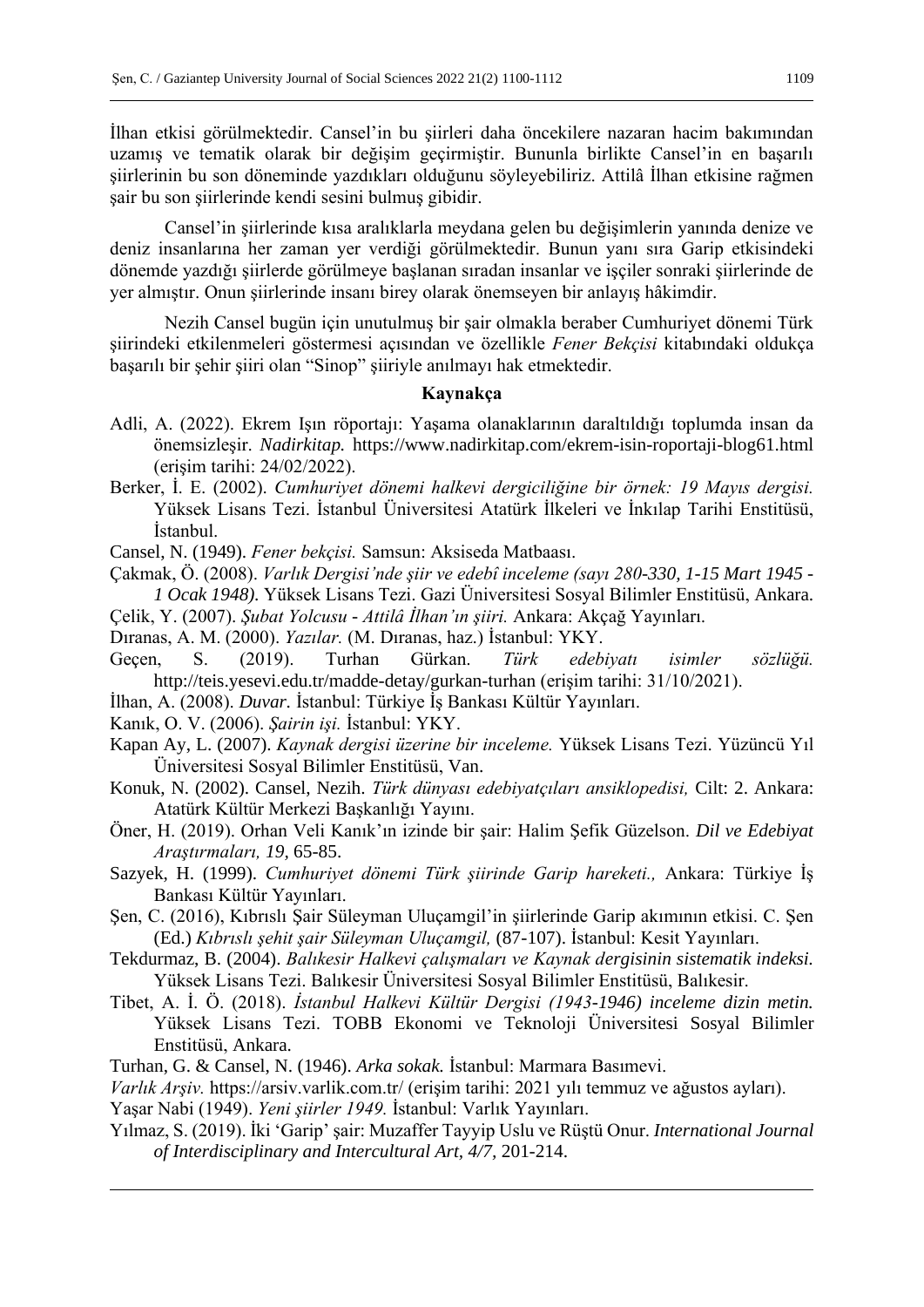|                 | Siirin Adı           | Yayımlandığı Yer                                                           |
|-----------------|----------------------|----------------------------------------------------------------------------|
| $\mathbf{1}$    | "Simal"              | <i>İstanbul Kültür</i> , <sup>8</sup> c. 3, sayı: 29, 1 Şubat 1945, s. 15. |
| $\overline{2}$  | "Sahilde Akşam"      | İstanbul Kültür, c. 3, sayı: 30, 15 Şubat 1945, s. 14.                     |
| 3               | "Gelsen"             | İstanbul Kültür, c. 3, sayı: 32, 15 Mart 1945, s. 14.                      |
| $\overline{4}$  | "Teselli"            | İstanbul Kültür, c. 3, sayı: 33, 1 Nisan 1945, s. 13.                      |
| 5               | "Sabah"              | İstanbul Kültür, c. 3, sayı: 34, 15 Nisan 1945, s. 12.                     |
| 6               | "Sabah" <sup>9</sup> | Varlık, <sup>10</sup> sayı: 282, Nisan 1945, s. 661.                       |
| $\overline{7}$  | "Balıkçı Kızı"       | İstanbul Kültür, c. 3, sayı: 35, 1 Mayıs 1945, s. 13.                      |
| $8\phantom{.}$  | "Hatıralar"          | İstanbul Kültür, c. 3, sayı: 36, 15 Mayıs 1945, s. 15.                     |
| 9               | "Rıhtım Türküleri"   | İstanbul Kültür, c. 4, sayı: 37, 1 Haziran 1945, s. 15.                    |
| 10              | "Yaz Gelince"        | Varlık, sayı: 286-287, Haziran 1945, s. 720.                               |
| $11\,$          | "Fal"*               | İstanbul Kültür, c. 4, sayı: 39, 1 Temmuz 1945, s. 15.                     |
| 12              | "Yağmur"             | İstanbul Kültür, c. 4, sayı: 40, 15 Temmuz 1945, s. 12.                    |
| 13              | "Çocukluğum"         | İstanbul Kültür, c. 4, sayı: 41, 1 Ağustos 1945, s. 14.                    |
| 14              | "Düşünce"*           | İstanbul Kültür, c. 4, sayı: 42, 15 Ağustos 1945, s. 12.                   |
| 15              | "Mektup"             | Varlık, sayı: 290, Ağustos 1945, s. 36.                                    |
| 16              | "Gece"               | Varlık, sayı: 292-293, Eylül 1945, s. 72.                                  |
| 17              | "Balıkçı Köyü"       | İstanbul Kültür, c. 4, sayı: 44, 15 Eylül 1945, s. 8.                      |
| 18              | "Büyüyüş"            | İstanbul Kültür, c. 4, sayı: 46, 15 Ekim 1945, s. 11.                      |
| 19              | "Pencereler"         | Varlık, sayı: 294-295, Ekim 1945, s. 99.                                   |
| $\overline{20}$ | "Sabaha Karşı"       | İstanbul Kültür, c. 4, sayı: 47, 1 Kasım 1945, s. 14.                      |
| 21              | "Talebelik"          | Varlık, sayı: 296-297, Kasım 1945, s. 127.                                 |
| 22              | "Duvardaki Resim"*   | İstanbul Kültür, c. 5, sayı: 49, 1 Aralık 1945, s. 13.                     |
| 23              | "Deniz Yolu"*        | İstanbul Kültür, c. 5, sayı: 52, 15 Ocak 1946, s. 14.                      |
| 24              | "Daktilo"*           | Varlık, sayı: 300-301, Ocak 1946, s. 183.                                  |
| 25              | "Kış Günü"           | Varlık, sayı: 302-303, Şubat 1946, s. 213.                                 |
| 26              | "Kayıkçılar"*        | Varlık, sayı: 304-305, Mart 1946, s. 245.                                  |
| 27              | "Portre"*            | İstanbul Kültür, c. 5, sayı: 55, 1 Mart 1946, s. 15.                       |
| $28\,$          | "Yoksullar"          | İstanbul Kültür, c. 5, sayı: 58, 15 Nisan 1946, s. 16.                     |

**Ek 1:** Nezih Cansel'in Tespit Edilebildiğimiz Dergilerdeki Şiirleri<sup>7</sup>

 Şiir adının yanında \* olanlar *Arka Sokak'*a, \*\* olanlar *Fener Bekçisi'*ne alınmıştır. Özellikle *Arka Sokak'*a alınan şiirlerde noktalama işaretlerinin kaldırıldığı ve bazen küçük kelime değişikliklerinin yapıldığı görülmektedir.

 Şairin *İstanbul Kültür'*deki şiirlerinin künyeleri Ahmet İhsan Ömür Tibet'in tezinden alınmış olup (Tibet, 2018, s. 530-531) şiirlerin yer aldığı nüshalara Ankara Millî Kütüphane arşivinden ulaşılmıştır.

 5 numaralı şiirin bazı değişiklikler yapılmış şeklidir: İlk mısradaki "yumuşak" kelimesi *Varlık'*ta "tap taze" şeklinde değiştirilmiş, ikinci mısradaki "açan" kelimesi çıkartılmış, ikinci kıtanın ikinci mısraının başındaki "çıldırdı bu" kelimeleri "çılgına döndü" şeklinde değiştirilmiş ve ikinci kıtanın son mısraı çıkartılmıştır.

 Şairin *Varlık'*taki şiirlerinin künyeleri Özgür Çakmak'ın tezinden alınmış olup (Çakmak, 2008, s. 278) şiirlere *Varlık'*ın dijital arşivinden erişilmiştir: https://arsiv.varlik.com.tr/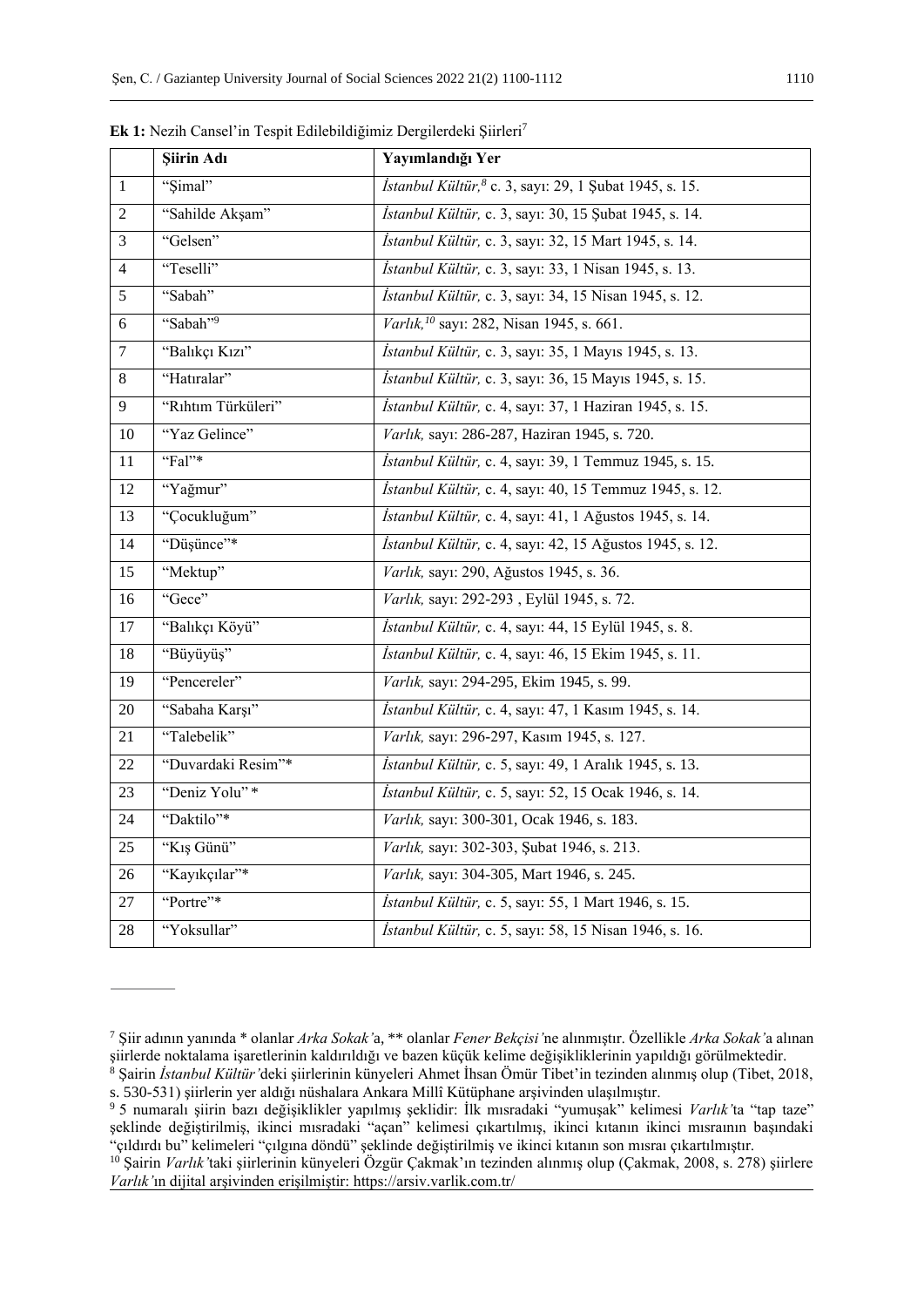| 29 | $A$ sk"*                       | İstanbul Kültür, c. 5, sayı: 59, 1 Mayıs 1946, s. 15.            |
|----|--------------------------------|------------------------------------------------------------------|
| 30 | "Hastahane"                    | İstanbul Kültür, c. 6, sayı: 62, 15 Haziran 1946, s. 14.         |
| 31 | "Odacı"*                       | Varlık, sayı: 310-311, Haziran 1946, s. 325.                     |
| 32 | " $\overline{\text{S1r}}$ "    | İstanbul Kültür, c. 6, sayı: 67, 1 Eylül 1946, s. 14.            |
| 33 | "Cardaklı Bahçe"               | İstanbul Kültür, c. 6, sayı: 68, 15 Eylül 1946, s. 6.            |
| 34 | "Gece Nöbeti"                  | İstanbul Kültür, c. 7, sayı: 69, 1 Ekim 1946, s. 13.             |
| 35 | "Kanarya"                      | İstanbul Kültür, c. 7, sayı: 70-71, 1 Kasım 1946, s. 6.          |
| 36 | "İstasyondaki Dost"            | İstanbul Kültür, c. 7, sayı: 72-73, 1 Aralık 1946, s. 11.        |
| 37 | "O Şehir"                      | İstanbul Kültür, c. 7, sayı: 74-75, 31 Aralık 1946, s. 4.        |
| 38 | "Sinop I"**                    | Kaynak, <sup>11</sup> c. 1, sayı: 1, 1 Ocak 1948, s. 19-20.      |
| 39 | "Sinop II"**                   | Kaynak, c. 1, sayı: 2, 1 Şubat 1948, s. 15-16.                   |
| 40 | "Serseriler"**                 | Kaynak, c. 1, sayı: 3, 1 Mart 1948, s. 8.                        |
| 41 | "Gaspar'ın Meyhanesi"**        | Kaynak, c. 1, sayı: 3, 1 Mart 1948, s. 9.                        |
| 42 | "Fener Bekçisi"**              | Kaynak, c. 1, sayı: 7, 1 Temmuz 1948, s. 20-21.                  |
| 43 | "Bir Meydan Ateşi Etrafında"** | Kaynak, c. 1, sayı: 8, 1 Ağustos 1948, s. 13-14.                 |
| 44 | "Bizim İçin Çalıyor"           | Kaynak, c. 2, sayı: 13, 1 Ocak 1949, s. 12-13.                   |
| 45 | "Bir Meydan Ateşi Etrafında"** | 19 Mayıs, <sup>12</sup> c. 9, sayı: 100, Şubat 1949, s. 17-18.   |
| 46 | "Fener Bekçisi"**              | 19 Mayıs, c. 9, sayı: 101, Mart 1949, s. 9.                      |
| 47 | "Sinop"**                      | 19 Mayıs, c. 9, sayı: 102, Nisan 1949, s. 4-5.                   |
| 48 | "Bir Mektuptan Parçalar"**     | Kaynak, c. 2, sayı: 17, 1 Mayıs 1949, s. 162-163.                |
| 49 | "Esmer"                        | 19 Mayıs, c. 9, sayı: 104, Haziran 1949, s. 12-13.               |
| 50 | "Yaşamak" <sup>13</sup>        | Kaynak, (Balıkesir Halkevi dergisi, yeni seri), sayı: 15, Temmuz |
|    |                                | 1949, s. 7.                                                      |
| 51 | "Küfeci Çocuklar"              | Kaynak, c. 2, sayı: 20, 1 Ağustos 1949, s. 258.                  |

Ek 2: Nezih Cansel'in Kitaplarındaki Şiirler<sup>14</sup>

| Şiirin Adı           | Yayımlandığı Kitap         |
|----------------------|----------------------------|
| "Fa"                 | Arka Sokak, Istanbul 1946. |
| " $Ask"^*$           | Arka Sokak, İstanbul 1946. |
| "Portre"*            | Arka Sokak, İstanbul 1946. |
| "Roman Kahramanları" | Arka Sokak, Istanbul 1946. |

 *Kaynak* dergisindeki şiirlerin künyeleri Leyla Kapan Ay'ın tezinden alınmış olup (Kapan Ay, 2007, s. 178) 44, 48 ve 51 numaralı şiirlere Ankara Millî Kütüphane arşivinden ulaşılmıştır. Diğer şiirlere ulaşılamamıştır.

 *19 Mayıs* dergisindeki şiirlerin künyeleri İsmet Esra Berker'in tezinden alınmış olup (Berker, 2002, s. 160, 253- 256) şiirlerin yer aldığı nüshalara Ankara Millî Kütüphane arşivinden ulaşılmıştır.

 Şiirin künyesi Başak Tekdurmaz'ın tezinden alınmış olup (Tekdurmaz, 2004, s. 128) şiire İSAM Kütüphanesi'nden ulaşılmıştır.

Yanında \* işareti olanlar daha önce dergilerde yayımlanmış şiirlerdir.